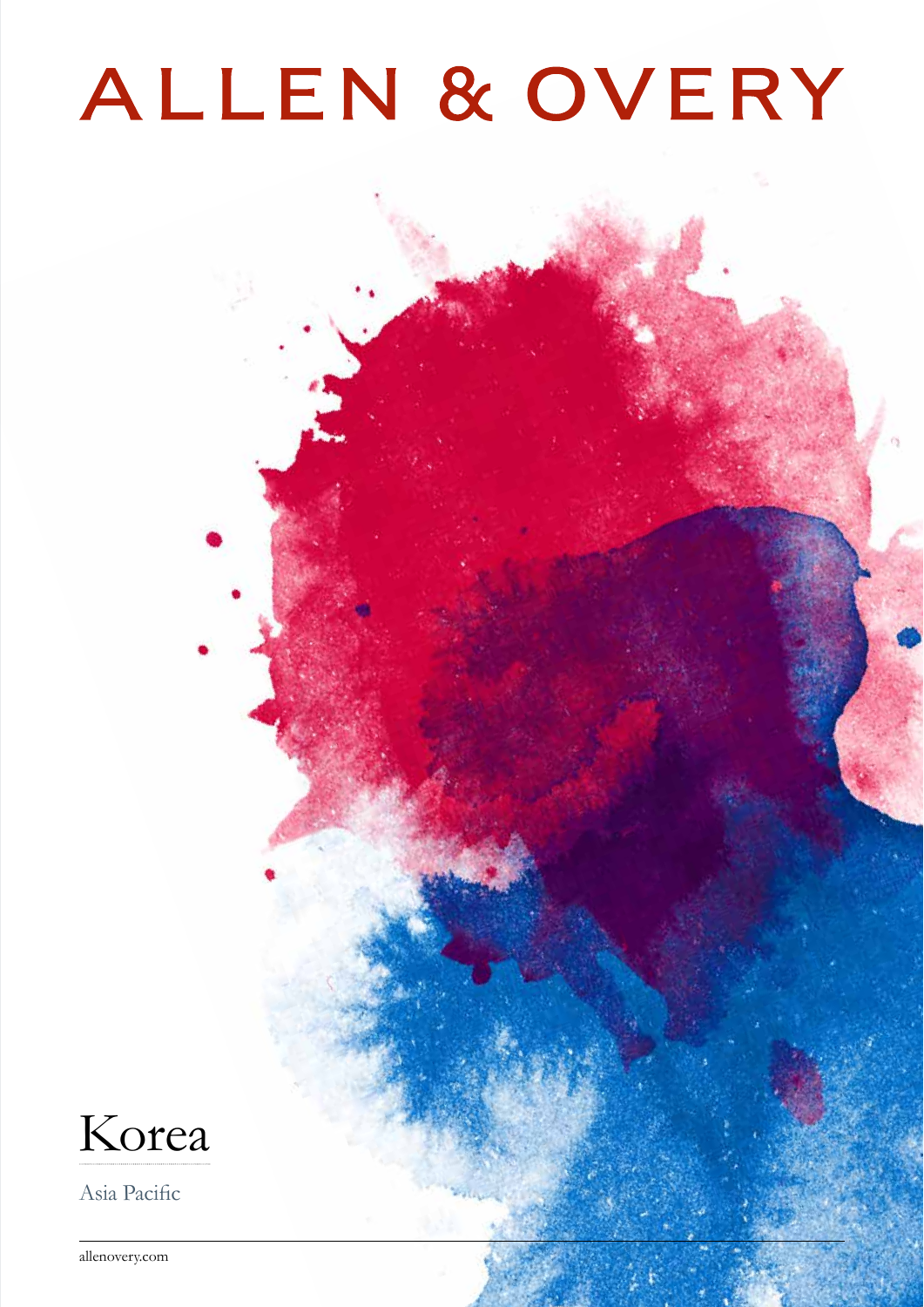## Allen & Overy's Korea practice

*11* Korea-focused partners *18*

Korean-speaking lawyers

*30+* years experience in Korea

*Tier 1* Legal 500 2015

#### BUILDING ON A LONG HISTORY

- With a long history of advising on many of the largest and most significant transactions in Korea, we set up an office in Seoul in 2015 to build further on 30 years' experience of operating in the market.
- Much of our work has been focused on helping Korean companies, public and quasi-sovereign bodies and financial institutions navigate the international legal and regulatory environment to do business abroad.
- In addition we have huge experience advising inbound investors into the market.

#### AN ON-THE-GROUND PRESENCE

- Our presence on the ground in Seoul means we can bring the full weight of our international network and our deep sector expertise to bear for Korean companies, financial institutions and for international investors contemplating making investments in Korea.
- It also means we can provide Korean language support in key areas like projects, capital markets, M&A, arbitration and intellectual property.
- We have deal execution capability on the ground in Seoul – our team in Seoul consists of experienced project finance lawyers, many of them being fluent Korean speakers. In addition to our team on the ground in Seoul, we have a large global team of Korean speaking lawyers to assist clients on projects and other transactions as needed.

#### CLOSE TIES WITH KOREAN EXPORT CREDIT AGENCIES

– A perfect complement to our strong ties with Korean corporates, a unique selling point of our Korean practice is our extensive experience working with the world's leading export credit agencies and multi-lateral agencies, and the banks involved in arranging export credit agency-backed financings.

For example, we are regular counsel to The Export-Import Bank of Korea and Korea Trade Insurance Corporation, two of the most active Korean export credit agencies, on many of their financings around the globe.

We are at the forefront of the development of the key sectors and industries globally where Korean corporations are active. In parallel, we have extensive experience of advising international investors on cross-border transactions into Korea.

Our Korea group advises across a broad range of practice areas, including:

- Antitrust
- Arbitration
- Asset finance
- Banking
- Capital markets
- General corporate
	- Intellectual property
- Project finance – Restructuring

 $-$ M&A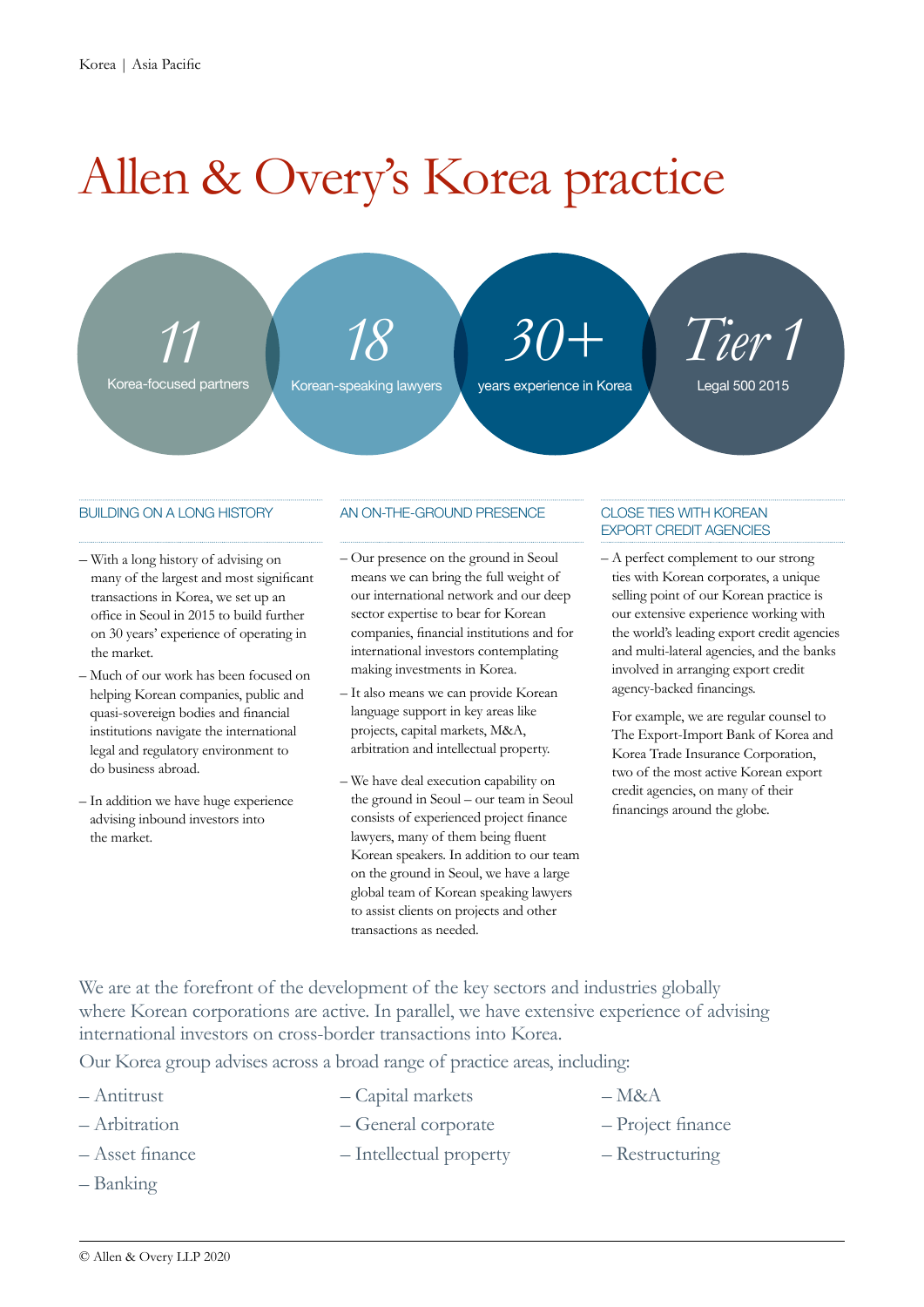### Our experience



#### KEPCO AND COPA FUND

The acquisition of a 30 Mega Watt solar power plant located in Colorado, U.S.

#### PROSTAR CAPITAL

The USD510 million acquisition of Kyungnam Energy Co., Ltd., the largest independent, pure-play city gas distributor in Korea with an exclusive license to supply gas to nine cities/countries in Korea.

#### SHINHAN BANK

On the proposed acquisition of 30% interest in a bank in the Philippines.

#### STANDARD CHARTERED PLC

On the USD3.3 billion acquisition of Korea First Bank, the seventh largest nationwide commercial bank in South Korea, under the terms of the share purchase agreement with KFB Newbridge Holdings (Private) Limited, a company established to hold the investment of private equity investors in Korea First Bank.

*Major*

*projects*

#### THE ECAS (INCLUDING KEXIM AND K-SURE) AND LENDERS

on the development and financing of the USD8bn Coral FLNG project to be moored in the Area 4 Coral South Offshore Basin, Mozambique.

#### THE ECAS (INCLUDING KEXIM AND K-SURE) AND THE COMMERCIAL LENDERS

on the USD7.2bn financing of the Roy Hill mining, port and rail project in Australia.

#### GS E&C

As sponsor to the Cross River Rail PPP project in Australia.

#### SK E&S

All aspects of the development and financing of an LNG terminal and gas pipeline project in Sri Lanka employing an FSRU (ongoing).

#### THE ECAS (INCLUDING KEXIM AND K-SURE) AND COMMERCIAL LENDERS

On the financing to be provided to Bahrain Petroleum Company (Bapco) for the purposes of financing its USD6bn refinery (ongoing).

#### THE ECAS/MLAS (INCLUDING KEXIM) AND COMMERCIAL LENDERS

All aspects of the development and financing of the Nghi Son Refinery and Petrochemical Complex in Vietnam.

#### DAELIM INDUSTRIAL

All aspects of 50:50 joint venture with PTTGC of Thailand for a USD10bn petchem complex to be built in Ohio, U.S.



*Ranked Band 1 – Projects & Energy: Foreign Firms*  Asia Pacific Legal 500, South Korea, 2018



*International Law Firm of the Year* IFLR Annual Asia Award, 2018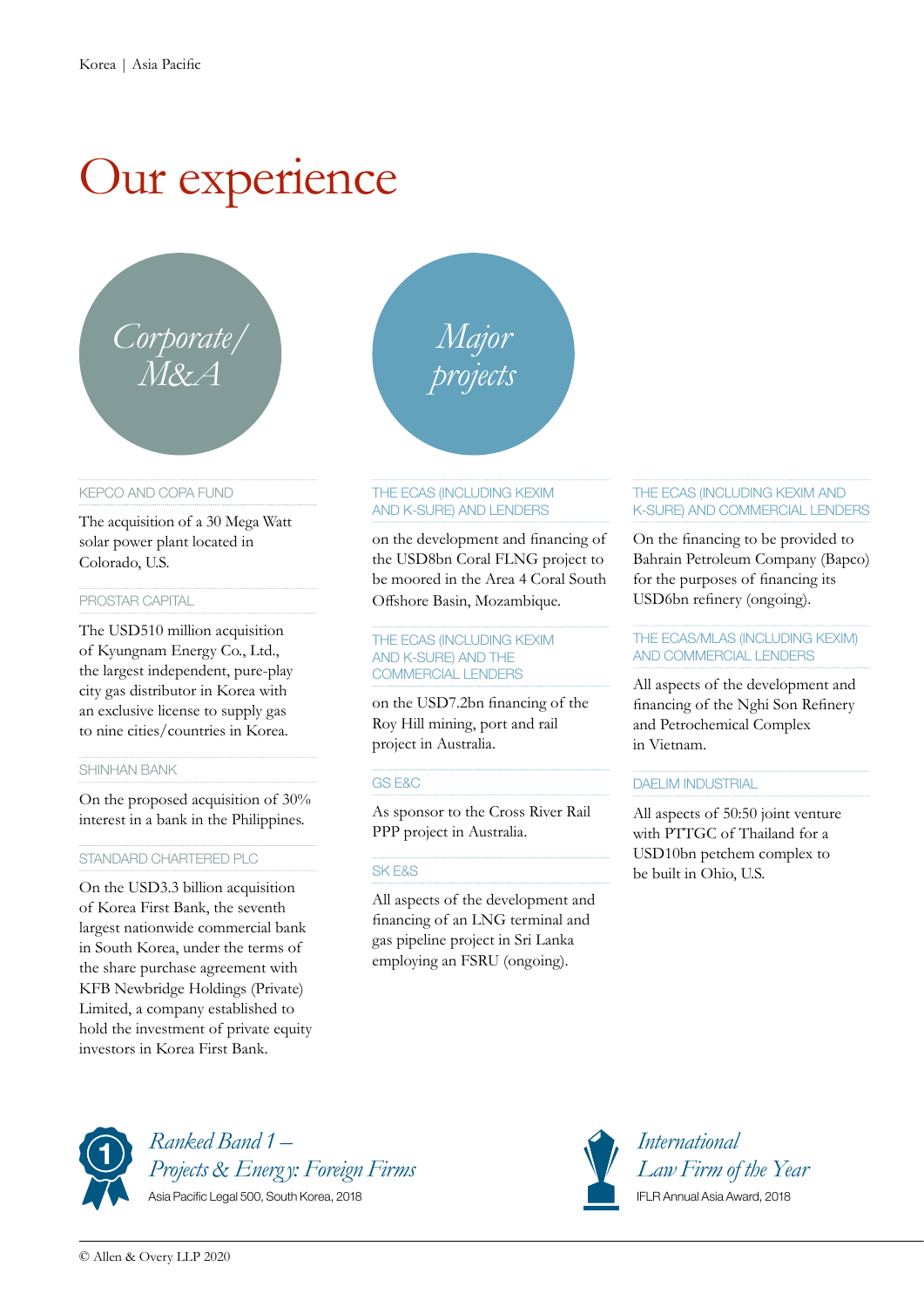## *financing*

#### THE LENDERS

The **K-Sure** backed financing in connection with the construction of Kia Motor's manufacturing plant in Mexico.

#### THE MANDATED LEAD ARRANGERS

The **K-Sure** insured EUR180m loan to Hyundai Motor Manufacturing RUS LLC guaranteed by Hyundai Motor Company to finance the construction of a manufacturing plant in St. Petersburg, Russia, and the subsequent refinancing thereof.

#### THE LENDERS

The **K-Sure** insured USD40m financing to Mobis Georgia LLC guaranteed by Hyundai Mobis Co., Ltd. to finance the construction of a manufacturing plant in the State of Georgia, U.S.

#### THE LENDERS

The EUR45m **K-Sure** backed financing to WMU Bavaria GmbH, a German subsidiary of Sungwoo Hitech Co., Ltd.

#### THE LENDER

The USD80m **K-Sure** backed financing in connection with Kumho Tire's manufacturing plant in Georgia, U.S.

#### KEXIM AND K-SURE AND THE TWENTY COMMERCIAL LENDERS

The financing of the Government of Turkmenistan's USD1.8bn ethane cracker and polyethylene plant in Kiyalny, Turkmenistan.

# *Capital markets Corporate*

#### THE JOINT LEAD MANAGERS

Korean Reinsurance Company's issuance of a USD200m perpetual Tier 1 subordinated capital securities. This was the first offshore Tier 1 subordinated capital securities in the insurance sector in Korea.

#### DOOSAN INFRACORE

Doosan Infracore on its USD500m 3.25% senior capital securities. Unlike corporate hybrid securities issued by other Asian issuers, a credit enhancement in the form of put options to a special purpose vehicle and a loan facility from three Korean banks to fund the exercise of the put option was applied to these senior capital securities. This was the first cross-border corporate hybrid securities offering in Korea.

#### BNP PARIBAS, HSBC AND SCB

Note offering by **Lotte Shopping Business Management (Hong Kong) Limited** and guaranteed by The Export-Import Bank of Korea.



*Ranked Band 1 – Projects & Infrastructure: International*  Chambers & Partners, South Korea, 2018



*Winner, Asia Pacific Legal Adviser of the Year* IJGlobal Awards, 2017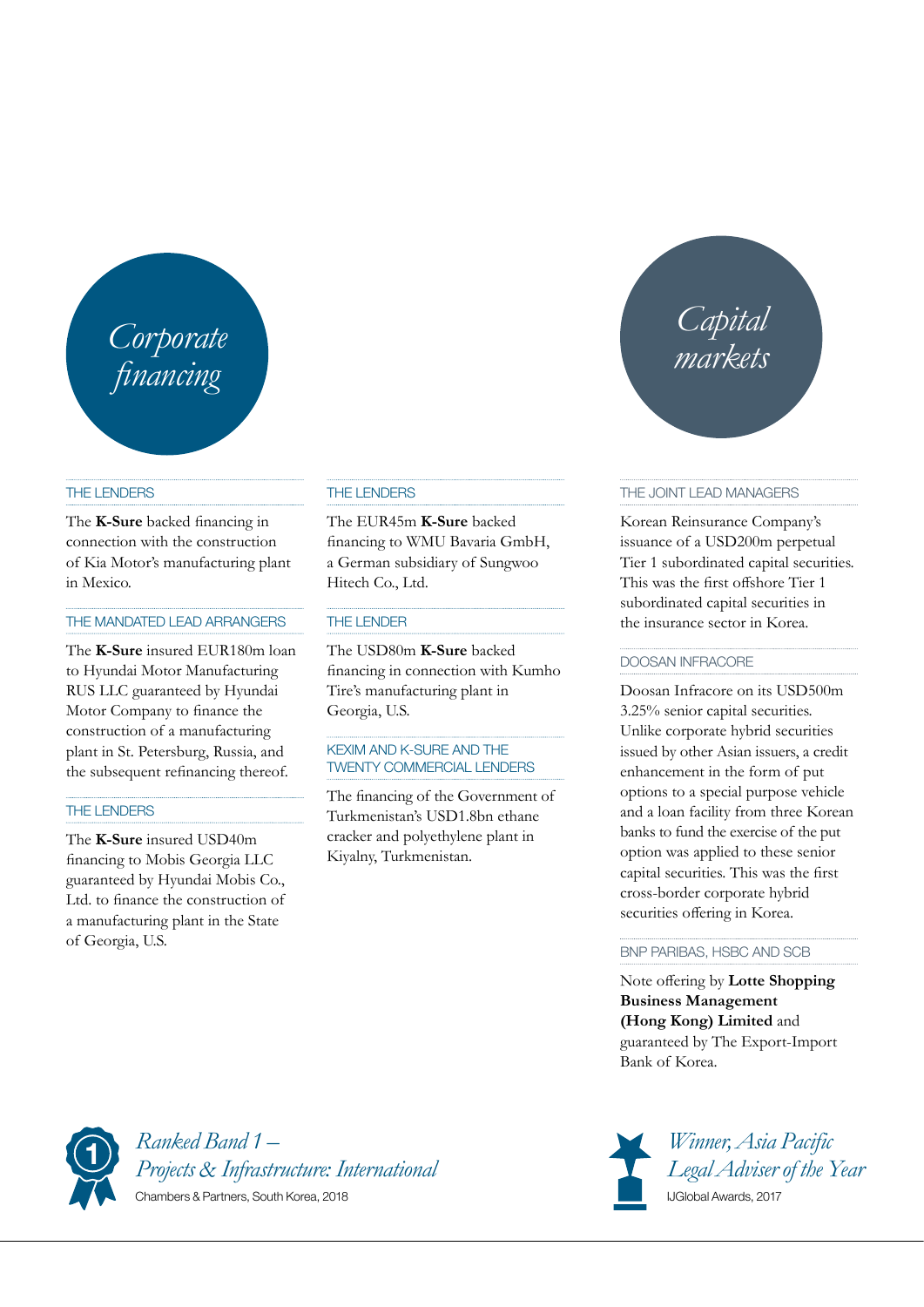### *International arbitration*

#### A KOREAN ELECTRONICS COMPANY

An ICC arbitration seated in Zurich, Switzerland against an European manufacturer.

#### A MAJOR KOREAN UTILITIES COMPANY

On ICC arbitration proceedings arising out of the construction of a power plant in the Middle East. Claims and counterclaims are valued in excess of USD150m.

#### A MAJOR KOREAN CONTRACTOR

An on-going USD125m UNCITRAL arbitration seated in Singapore arising out of the construction of a power plant in Bangladesh (UNCITRAL).

#### A MAJOR KOREAN CONSTRUCTION COMPANY

An ICC dispute arising out of the construction of a thermal power plant in Vietnam.

### *"They have a long-standing connection to the Korean financial market."*

Chambers & Partners, South Korea, 2018

*"Allen & Overy has an excellent reputation in the project finance market and those who I worked with were all great lawyers. Especially, its Seoul office has enough experienced project lawyers and they have strong capabilities for local support and project delivery as a core team."*

Chambers & Partners, South Korea, 2018

*"Good, strong Seoul-based team."* 

Asia Pacific Legal 500, South Korea, 2018